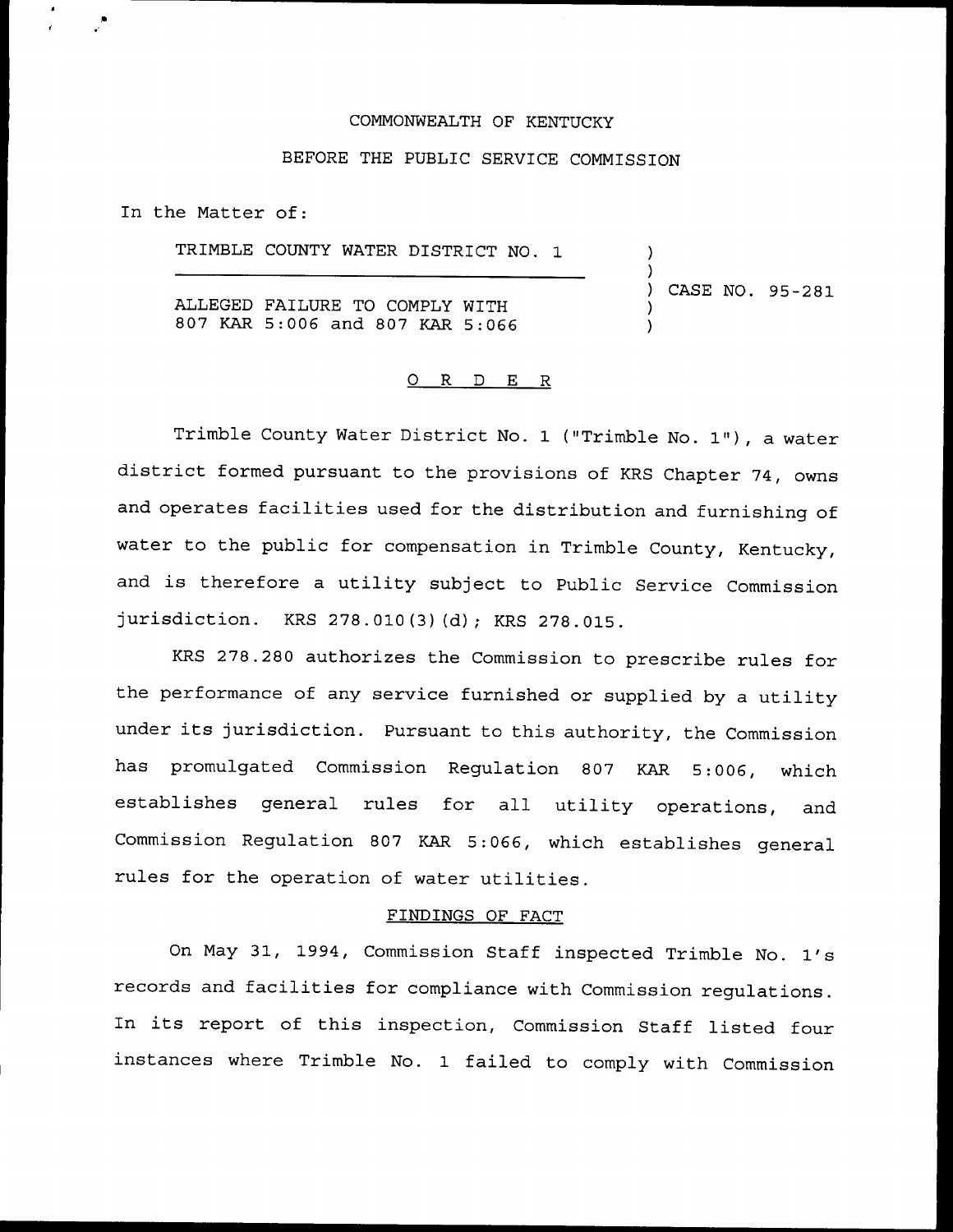regulations, two of which the utility subsequently corrected and which are not the subject of this show cause proceeding.

On December 5, 1994, Trimble No. 1 informed the Commission that it was working on <sup>a</sup> policy to bring itself into compliance with 807 KAR 5:006, Section 7(6). This regulation states, in relevant part:

> Interest shall accrue on all deposits at the rate prescribed by law, beginning on the date<br>of deposit. Interest accrued shall be accrued shall be refunded to the customer or credited to the customer's bill on an annual basis, except that a utility shall not be required to refun or credit interest on deposits if the or credit interest on deposits if the<br>customer's bill is delinquent on the anniversary of the deposit date.

Also on December 5, 1994, Trimble No. 1 requested a deviation from 807 KAR 5:066, Section 4(4), which states:

> The minimum storage capacity for systems shall be equal to the average daily consumption.

In order to obtain the information necessary to grant such a request, Commission Staff established Case No.  $94-492<sup>1</sup>$  and forwarded an application form for such a deviation to Trimble No. 1 on December 28, 1994.

Despite reminder letters of March 16, 1995, and May 9, 1995, in addition to telephone calls, the Commission did not receive the completed application from Trimble No. 1. Without the information contained in the application, Trimble No. 1's request for <sup>a</sup> deviation from 807 KAR 5:066, Section 4(4), could not be granted.

 $-2-$ 

 $\mathbf{1}$ Case No. 94-492, The Application of Trimble County Water District No. 1 for a Deviation from 807 KAR 5:066, Section 4(4) .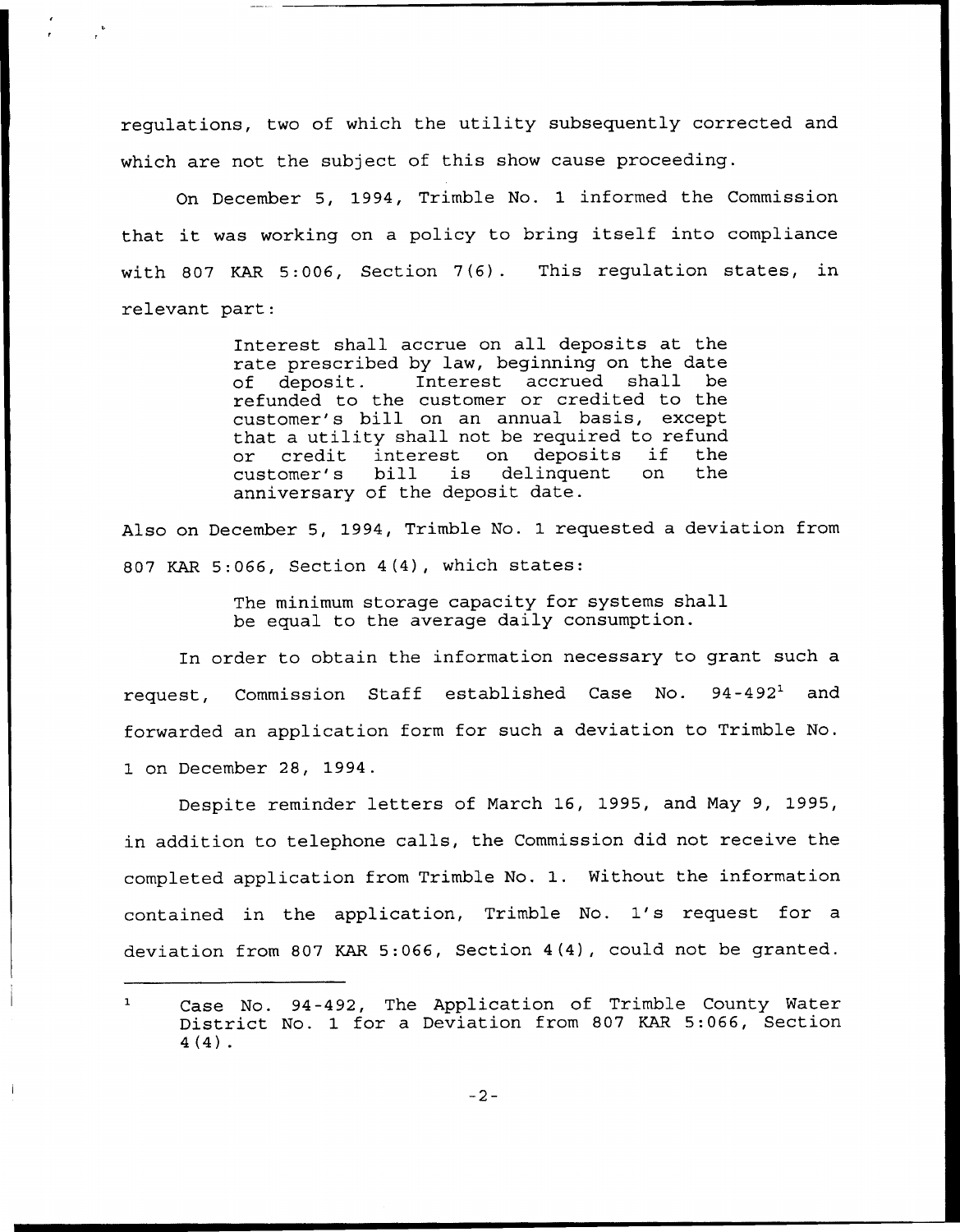Case No. 94-492 was therefore dismissed. Also, as Trimble No. 1 did not notify the Commission whether it had brought itself into compliance with <sup>807</sup> KAR 5:006, Section 7(6), its continued failure to comply with that regulation was assumed.

Based on the Commission Staff's inspection report, and absent any attempt by Trimble No. <sup>1</sup> to notify the Commission that it had brought itself into compliance with 807 KAR 5:006, Section 7(6), or to pursue a deviation from 807 KAR 5:066, Section 4(4), the Commission found that a prima facie showing had been made that Trimble No. 1 was in violation of Commission Regulations 807 KAR 5:006 and 807 KAR 5:066.

Trimble No. 1 was ordered to appear before the Commission on July 25, 1995, for the purpose of presenting evidence concerning the alleged violations, and to show cause why it should not be subject to the penalties prescribed in KRS 278.990(1) for those alleged violations.

Trimble No. 1 was also ordered to submit to the Commission a written response to the allegations concerning the violations and the contents of the inspection report, and was given the opportunity to request an informal conference with Commission Staff to consider the simplification of issues or any other matters, or to file the completed application for <sup>a</sup> deviation from 807 KAR 5:066, Section 4(4).

Qn July 21, 1995, Trimble No. 1 supplied the Commission with some of the information it required regarding the two violations, and the Commission postponed the hearing scheduled for July 25

 $-3-$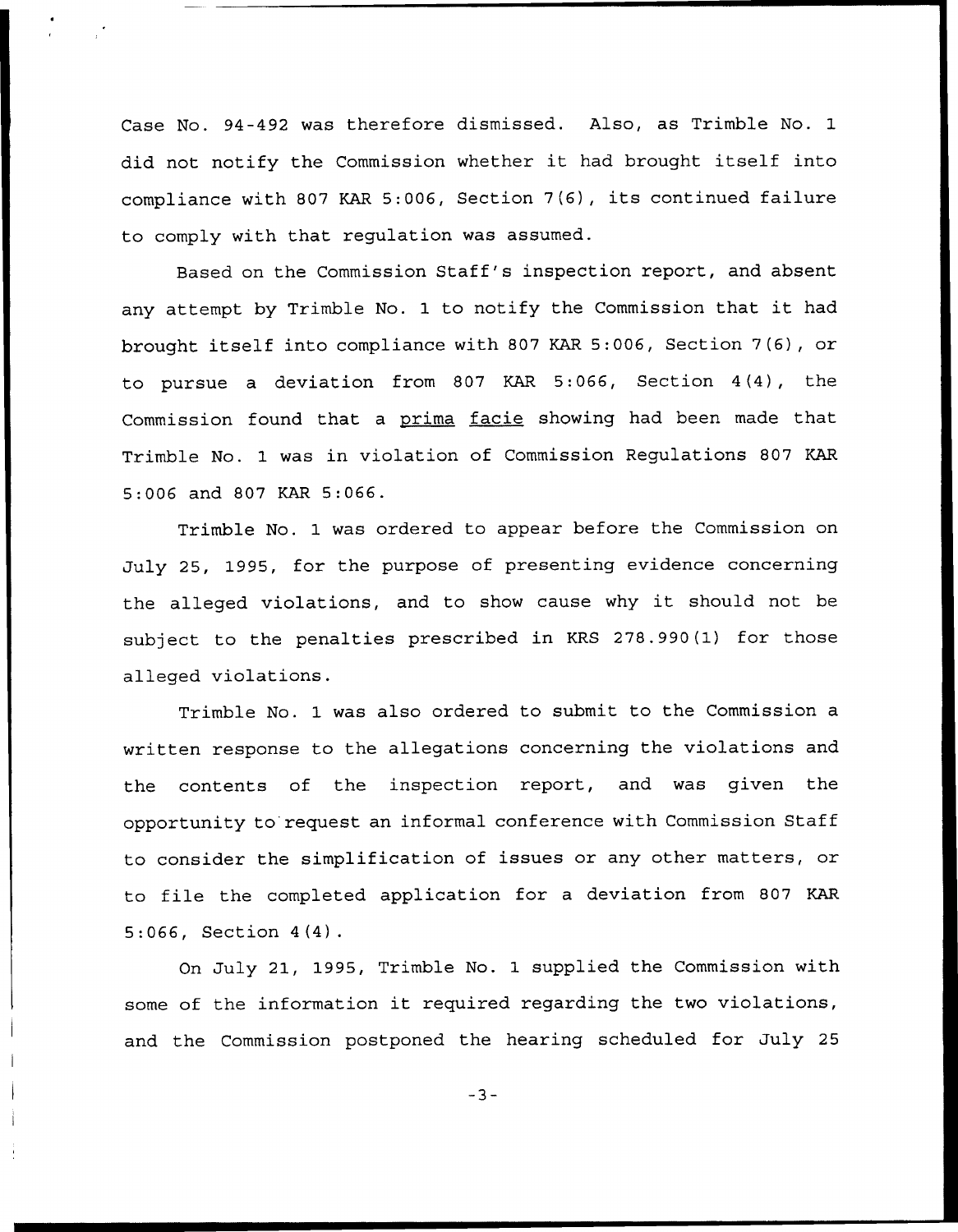pending settlement negotiations. On August 24, 1995, the Commission requested additional information regarding Trimble No. 1's request for <sup>a</sup> deviation from <sup>807</sup> KAR 5:066, Section 4(4), and the status of Trimble No. 1's efforts to comply with <sup>807</sup> KAR 5:006, Section 7(6). No response was received regarding this necessary information. The Commission therefore rescheduled the hearing for November 15, 1995.

Trimble No. 1 failed to appear either personally or by counsel at the hearing. Commission Staff testified concerning the June 8, 1994 inspection report, and the violations reported therein. According to Commission Staff, Trimble No. <sup>1</sup> was notified of its violations of Commission regulations in June of 1994. While two violations were corrected, Trimble No. 1 failed to correct the two violations that are the subject of this show cause proceeding, despite being directed by the Commission to do so, and failed to provide the Commission with the information necessary to grant a deviation from 807 KAR 5:066, Section 4(4). Furthermore, Trimble No. <sup>1</sup> did not appear at the hearing to explain, if it could, the reasons for its failures.

## CONCLUSIONS OF LAW

Pursuant to KRS 278.990(1),

If any utility willfully violates any of the provisions of this chapter or any regulation promulgated pursuant to this chapter, or does<br>any act therein prohibited, or fails to act therein prohibited, or fails perform any duty imposed upon it under those sections for which no penalty has been provided by law, or fails to obey any order of the Commission from which all rights of appeal have been exhausted, the utility shall be

 $-4-$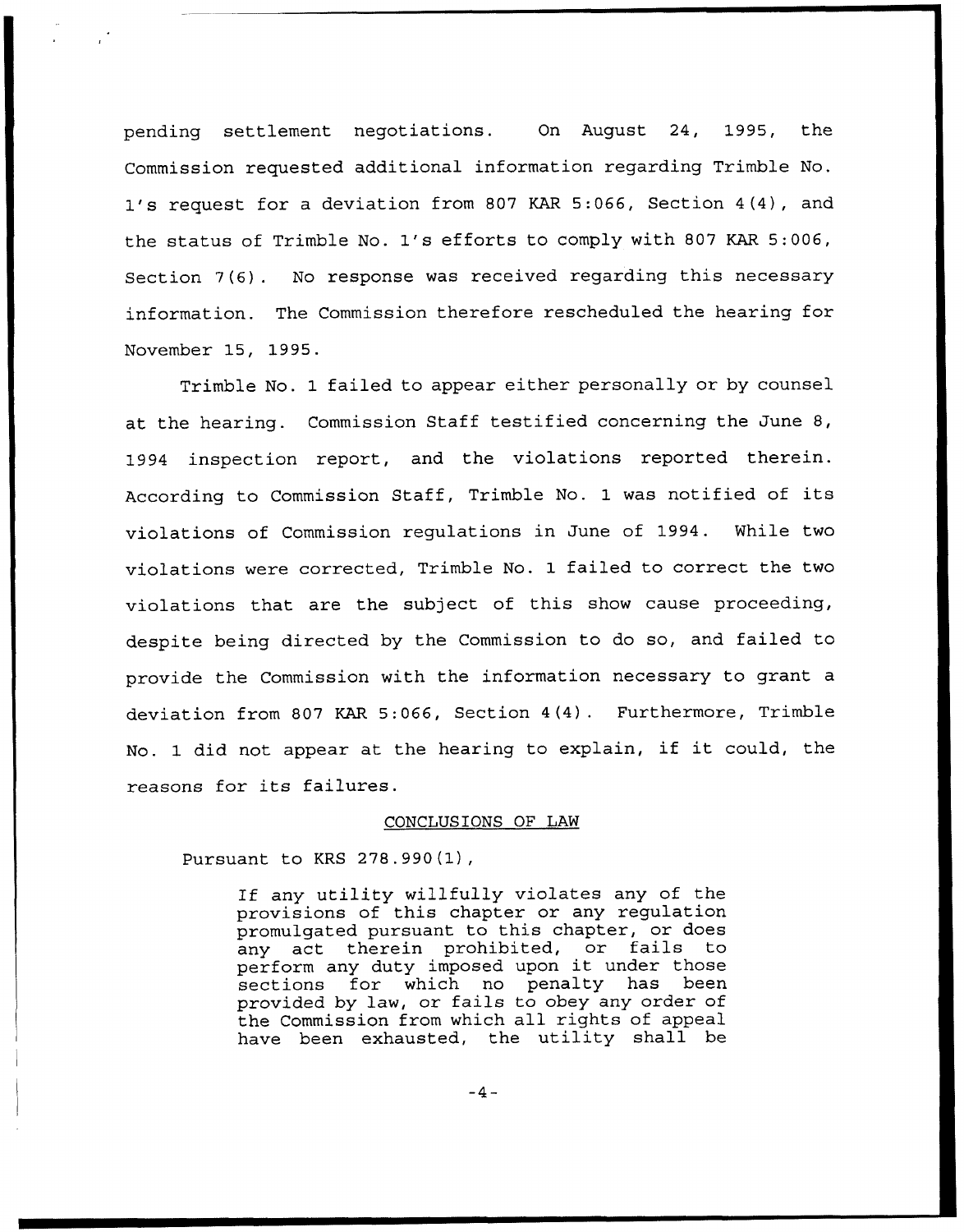subject to a civil penalty to be assessed by the commission for each offense not less than twenty-five dollars (\$25.00) nor more than two thousand five hundred dollars (\$2,500).

Trimble No. 1 is a utility subject to the jurisdiction of the Commission and is required to comply with Commission regulations. As <sup>a</sup> utility, Trimble No. <sup>1</sup> is in willful violation of 807 KAR 5:006, Section 7(6), for its failure to refund or credit interest accrued on customer deposits to the customers on an annual basis, and 807 KAR 5:066, Section 4(4), for not having minimum storage capacity for its distribution system equal to the average daily consumption of its customers.

For each violation, a penalty of \$500 should be assessed against Trimble No. 1 pursuant to KRS 278.990(1), payable within 60 days. Trimble No. 1 should be directed to abate the violation of 807 KAR 5:006, Section 7(6), within <sup>60</sup> days and to certify to the Commission that the violation has been abated. Trimble No. 1 should be directed to file <sup>a</sup> schedule to which it will adhere to abate the violation of 807 KAR 5:066, Section 4(4), within 60 days, or to file for a deviation from 807 KAR 5:066, Section 4(4), which includes filing all information necessary to grant such a deviation, within 60 days. Failure to adhere to the requirements contained in this Order should result in the assessment of additional penalties.

IT IS THEREFORE ORDERED that:

1. Trimble No. <sup>1</sup> is found to be in willful violation of <sup>807</sup> KAR 5:006, Section 7(6), and 807 KAR 5:066, Section 4(4)

 $-5-$